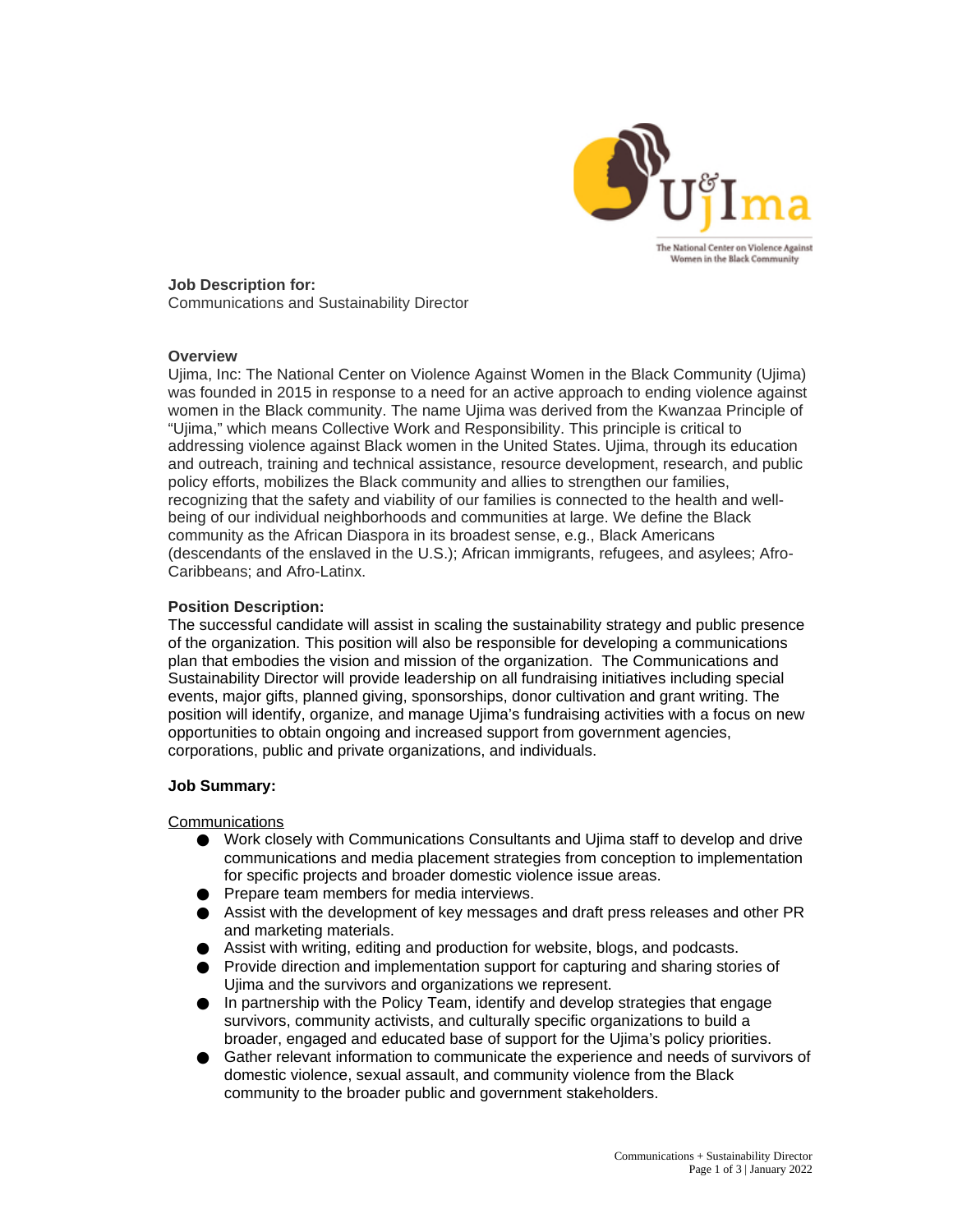- Develop programming to support ethical collection and sharing of stories of survivors use these stories to impact policy, advocacy, and funding.
- Identify successful communications strategies and work with staff and supporters.
- Build and execute a digital strategy for communicating with Ujima's constituents through email, mobile and social media.

**Sustainability** 

- $\bullet$  Develop and implement a multi-year funding sustainability plan to support the fiscal needs of the organization.
- Lead all aspects of the organization's grants management—prospect research, proposal creation, report tracking, and production.
- Prepare professional, creative, and comprehensive donor materials, including program-specific materials and slide decks.
- $\bullet$  Assists in donor cultivation efforts develop call list, scheduling, and other donor follow-up.
- Train and support members of Ujima's Board of Directors on implementing fund development best practices.
- Direct team of staff, interns and consultants working on various communications projects.

# **Qualifications:**

- Passion for addressing systemic oppression in all forms and comfort with addressing the Ujima's collective work through a racial and social justice lens—Ujima recognizes that to truly address and ultimately prevent domestic violence it is critical to address systemic and racial inequities.
- Demonstrated commitment to eradicating violence, and a demonstrated commitment to the trauma informed, survivor-centered philosophy of Ujima.
- 8-10 years of relevant fund development and communications experience.
- Proven track record of achieving fundraising targets and goals.
- Proven relationship builder capable of initiating contact with prospective donors.
- Ability to articulate a compelling case for giving and financial support.
- Growth mindset that recognizes that welcomes regular, candid, and direct feedback.
- Comfort working in a start-up environment and pivoting to solutions as the organization grows.
- Comfort with multi-disciplinary team collaboration; not needing to work only in an isolated and autonomous way.

**Skills**

- Excellent oral and written communication skills which demonstrate a commitment to professionalism.
- Ability to manage multiple projects with overlapping deadlines.
- $\bullet$  Ability to work independently as well as collaboratively in a small office setting.
- Strong communications skills necessary for effectively engaging existing and potential funders, and community members at-large.
- Ability to develop and maintain cooperative relationships with a diversity of individuals, organizations, and government agencies that support effective negotiation and networking necessary for advocacy with internal and external stakeholders.
- Excellent research skills.
- Knowledge of Microsoft Office Suite software, Adobe Acrobat, Google Workspace, Canva, Basecamp, and Zoom.
- Creativity and a desire to approach things in new ways.
- Superior organization skills which allow for efficient work flow and effective management of multiple concurrent projects.
- High level of independence and initiative.